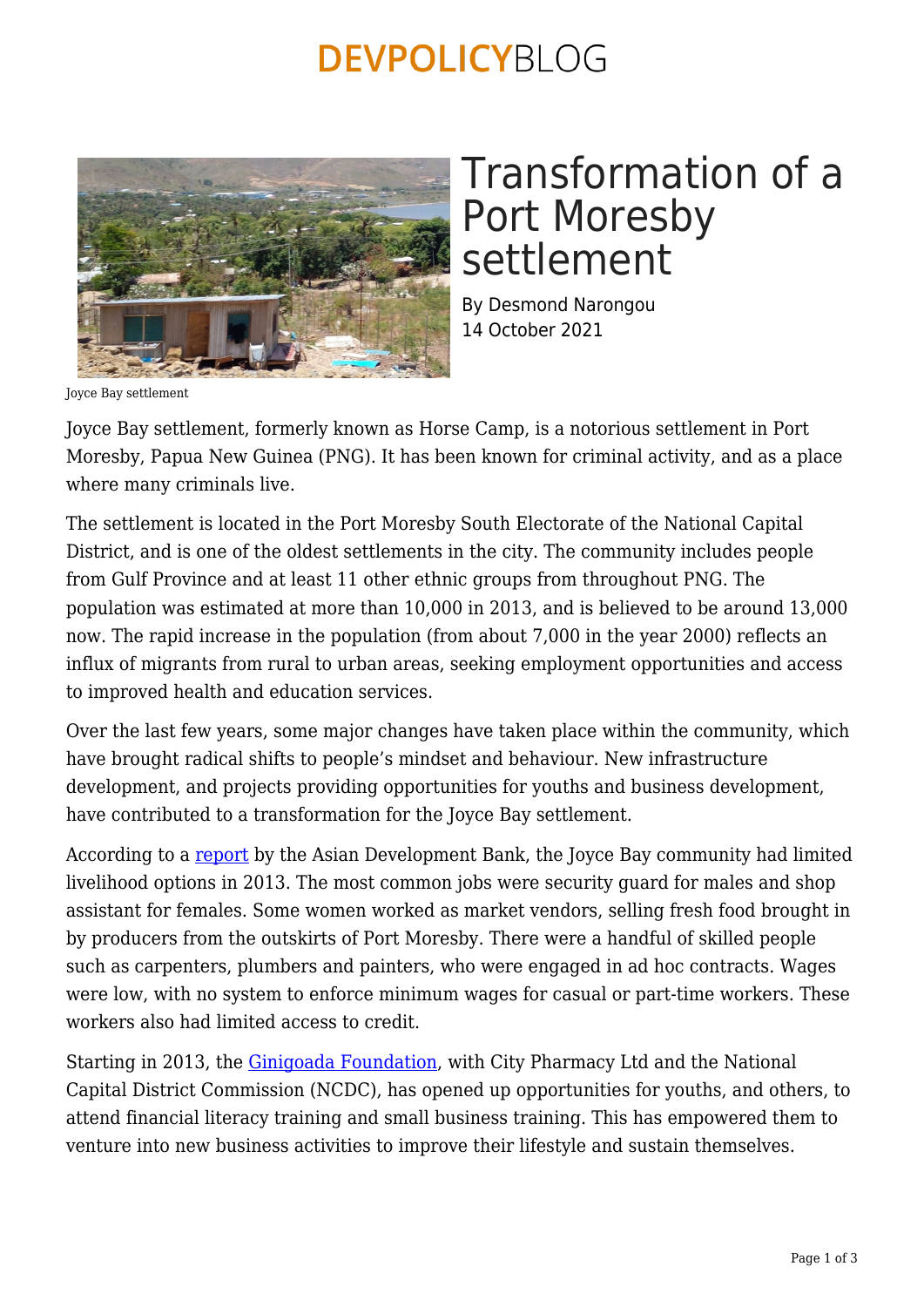### **DEVPOLICYBLOG**

In that same year, Joyce Bay underwent [major road works,](https://www.youtube.com/watch?v=laPf6trdUt0) providing much needed access to transport within the settlement after decades without. This was funded by Moresby South District Development Authority and the NCDC. This has paved the way for other infrastructural developments to take place, including a sewerage system and water supply.

In 2016, [a local community hall was constructed](https://www.facebook.com/pngtelevision/posts/joyce-bay-settlement-gets-new-community-hall-by-tokana-hasavi-jr-one-of-port-mor/1263330530349291/). The community hall has a conference room, store room, kitchen and toilet. It also has a multipurpose sports court that can be used for community events.

In 2019, water company Eda Ranu (now merged with Water PNG) and Kumul Consolidated Holdings commissioned a multimillion kina [Joyce Bay Sewage Treatment Facility,](https://www.kch.com.pg/multimillion-kina-joyce-bay-sewage-treatment-facility-commissioned/) which was funded by the PNG government and the Japanese aid agency JICA.

A number of local churches were also established, during the early 2000s, including my church.

Taken together, this is a big impact project situated in the heart of the community. It has been championed by the local MP, Justin Tkatchenko, who is keen on rapidly transforming his electorate.

Alongside these positive developments, I've observed changes in people's behaviour and attitudes. Youths have been kept busy with sports, which reduces thoughts of engaging in illegal activities. The church has also attracted a lot of youths to its programs and activities, which has contributed to the big improvement in the community.

When I came to Port Moresby in 2018, I met up with some of the boys from my church. Joe Alfred, Paul Kore and Sasae Ray are some of my best friends, and have been living in the area since the 1980s when their families migrated from Gulf Province. I asked them about the stories I heard about the community, and they said it was far worse before than it was now.

[Joyce Bay was a no-go zone](https://www.facebook.com/pngtelevision/posts/joyce-bay-settlement-gets-new-community-hall-by-tokana-hasavi-jr-one-of-port-mor/1263330530349291/), and I was so afraid to go there myself for our church fellowship. After my first visit, I was more nervous and afraid and had to ask my friends to escort me to and from the bus stop and the church. Fast forward to today, and I've spent three years moving around the Joyce Bay community every weekend. I've witnessed the improvements as well as heard about them.

In Joyce Bay, there are a lot of challenges which are yet to be overcome, for example, in terms of good water supply and other sanitary solutions to improve the health and hygiene of the community, and improved drainage as the Joyce Bay area is subjected to flooding during the rainy season. Unemployment remains a challenge in the community. But the